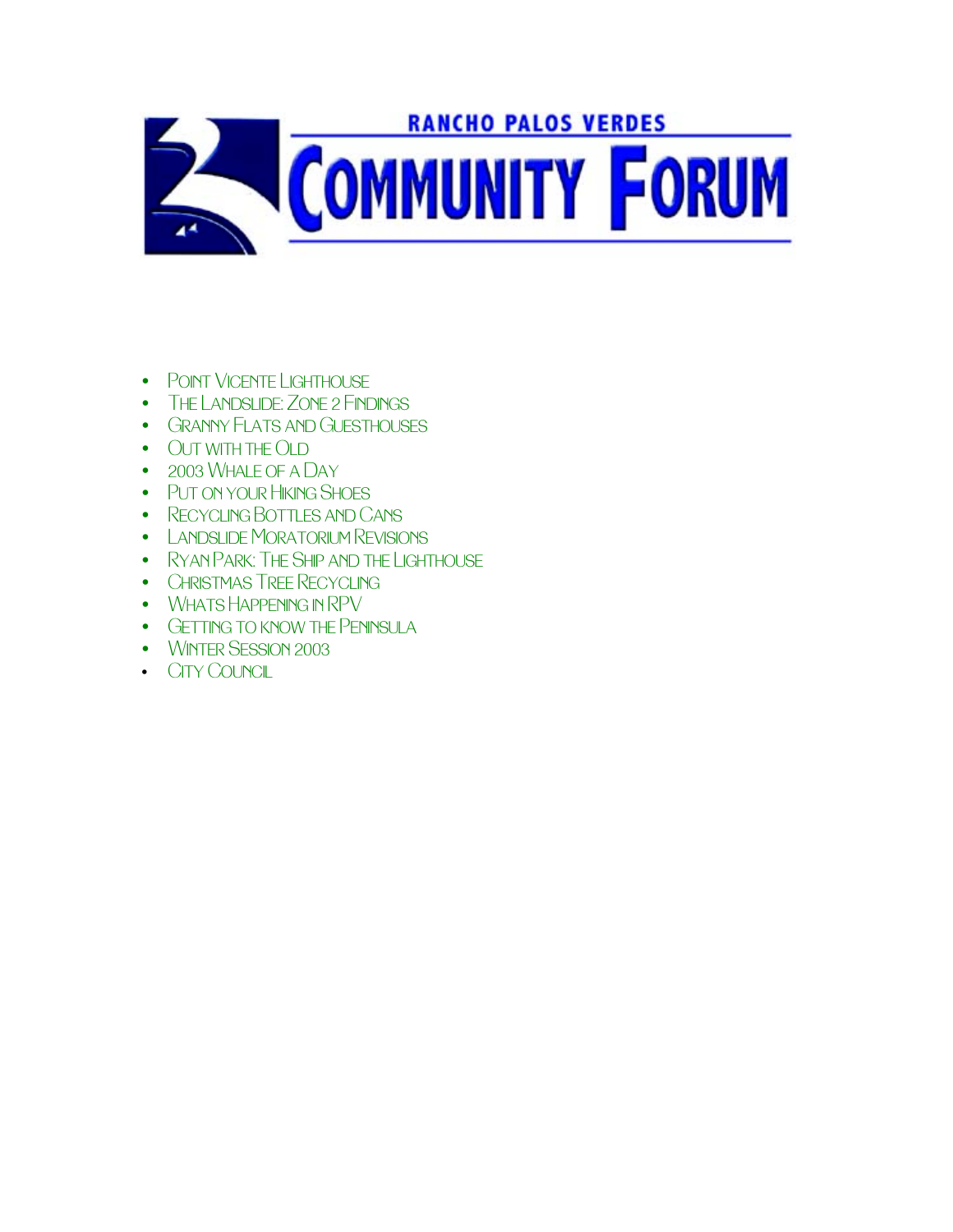# <span id="page-1-0"></span>**POINT VICENTE LIGHTHOUSE**

### **The Brightest Beacon in Southern California**

Rancho Palos Verdes has 7.5 miles of coastline that have been blessed with beautiful features: Inspiration Point, Portuguese Point, Sacred Cove, and, of course, the Pt. Vicente Lighthouse. Depending on the time of day, the season of the year and the weather conditions, the lighthouse can look like a windswept outpost or a peaceful oasis of stately palm trees. Like the other 15 lighthouses that dot the California coastline, Pt. Vicente has an interesting history, including a ghost.

Captain George Vancouver, of Vancouver Island fame, named Point Vicente for his good friend, Friar Vicente of the Mission Buenaventura. For years, shipmasters deplored this dangerous stretch of coastal water and petitioned the Lighthouse Service for a lighthouse. In 1926 their petitions were answered with the construction of the brightest beacon in Southern California, Point Vicente Lighthouse. Originally 500 watts, the present light is 1000 watts and is focused through a five-foot Fresnel lens that can be seen over twenty miles out to sea. The lens, hand ground by Parisian craftsmen in 1886, saw forty years of service in Alaska before its installation at Point Vicente.

The tower itself is 67 feet tall but the main beam of the light marks Point Vicente from a height of 185 feet above the ocean. Built of reinforced plastered concrete, it is similar to one on Anacapa Island in the Channel Islands chain. The Lighthouse was manned until automated equipment and remote control operators took over in 1971.

In 1939, when the Coast Guard took over the Lighthouse Service, a Coast Guard radio station and radio navigation beacon were added. The radio station increased in size and importance for a number of years. But with the advent of transistors, the large vacuum tube radios and the station became obsolete. The last radioman locked the doors on the station in 1980.

Point Vicente served as a beacon for years when Fort MacArthur covered the entire Palos Verdes Peninsula. During World War II, the 1000-watt light was replaced by a tiny 25-watt bulb, and black out curtains hung ready for use in all windows. The defenders of Long Beach didn't want the light to be too good of an aid to navigation for the enemy!

After the war, the endlessly rotating beam became a glaring disturbance to local residents and a hazard to motorists on Palos Verdes Drive. Keepers painted the inside of the lantern house windows with a coat of white paint to end the flash of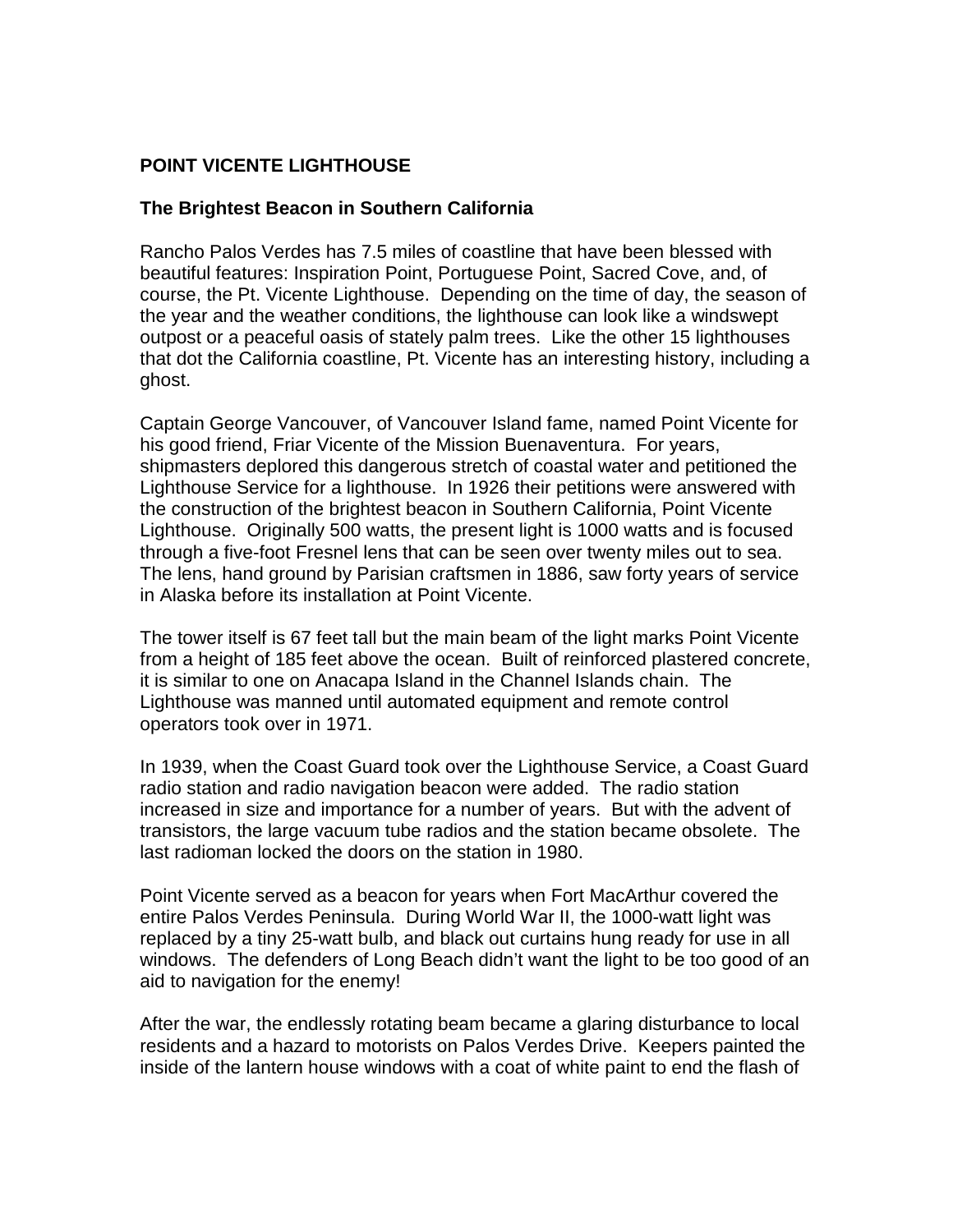the beam on peninsula bedroom walls. Some think that was when the "Lady in the Light" appeared.

In the dim light through the painted windows, the shape of a tall serene woman in a flowing gown would slowly pace the tower's walkway. Some say she was the ghost of the first lighthouse keeper's wife who stumbled from the edge of the cliff one night. However, there were earlier ghost sightings which started just shortly after the light was put into operation. At that time, the light was covered with drapes during the day to keep the sun from causing damage shining through the stationary Fresnel lends. (Originally, the light was not kept on during the day). At night, the drapes were pulled back and the now rotating light would cause the drapes to look like a pacing woman.

Today, Point Vicente Lighthouse still sends out its beacon across the San Pedro Channel. Automated electronic controls monitor the rotating light and activate the foghorn, eliminating the need for the lighthouse keepers.

Far from abandoned, Point Vicente is home to Coast Guard personnel who work at Integrated Support Command, San Pedro. In addition to the operational lighthouse, a remotely controlled direction finder station operates here. The equipment installed determines the bearing to any mariner calling for assistance in local waters (on a marine radio). This information is then used by the Coast Guard on Terminal Island, who direct rescue boats or helicopters to the assistance of the mariner.

Coast Guard Auxiliary personnel conduct the lighthouse tours with help from Naval Sea Cadets and the Coast Guard's Aids To Navigation team. The Coast Guard Auxiliary is a volunteer civilian arm of the Coast Guard. Composed of citizens from all walks of life, the Auxiliary performs search and rescue duty in local waters, teaches safe boating classes, conducts safety checks on recreational boats, flies air patrols and maintains a radio communications network.

Tours of the Point Vicente Lighthouse are conducted every second Saturday of each month except March. In March, the Coast Guard and the Rancho Palos Verdes Interpretive Center hold a joint open house in conjunction with the annual Whale of a Day event (usually on the first Saturday).

For information, call Lighthouse Technician Eric G. Castrobran at 310-541-0334.

W:\Newsletter\2003 Winter\Point Vicente Lighthouse.doc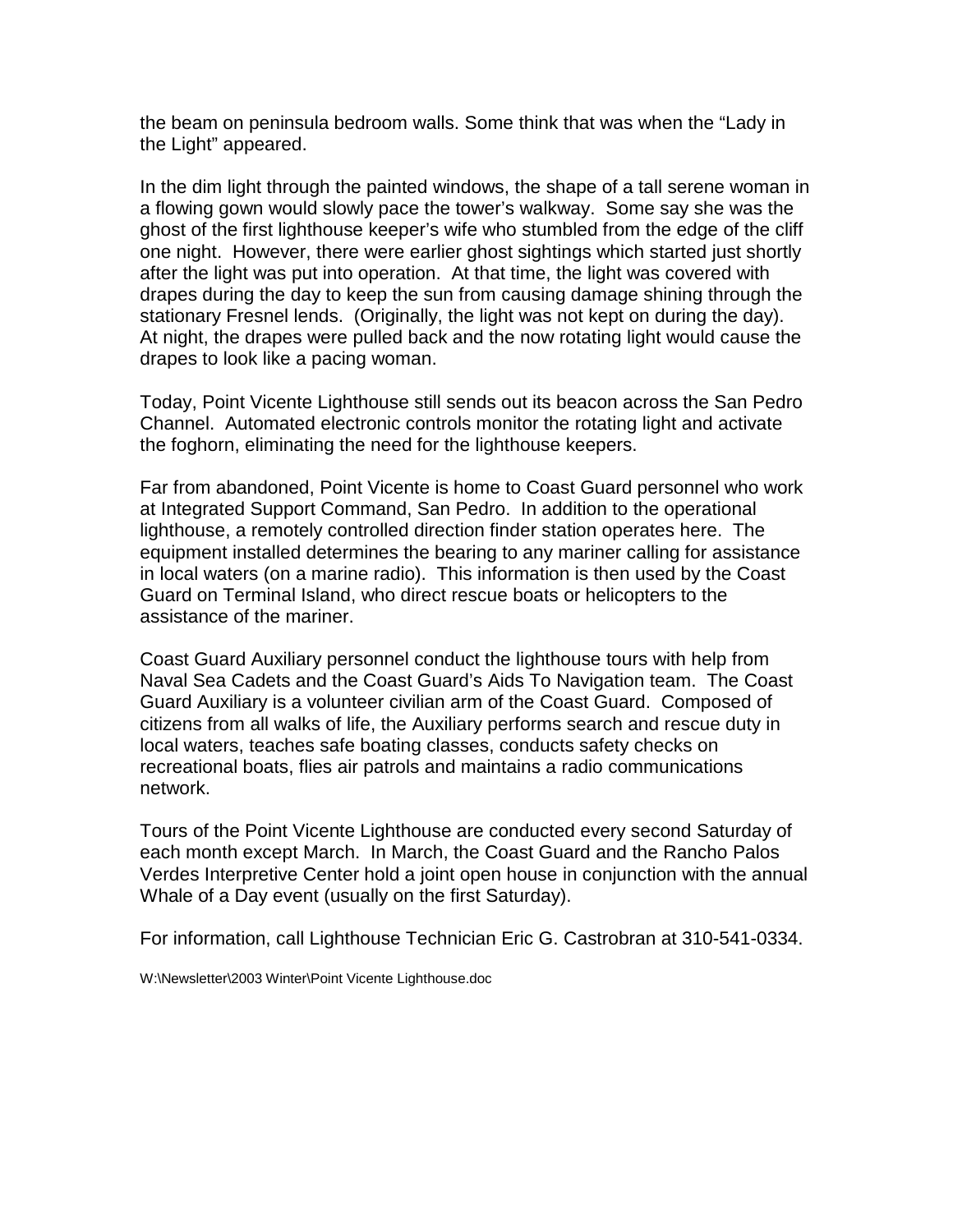# <span id="page-3-0"></span>**THE LANDSLIDE: ZONE 2 FINDINGS**

# **Some Background and Recent Council Action**

A section of the ancient landslide area, dormant for many centuries, began moving in the lower hills above the Abalone Cove portion of the Rancho Palos Verdes coastline between 1974 and 1978. The Abalone Cove landslide movement was measured at a rate of more than one foot per year. Given this substantial land movement and subsequent damage to local infrastructure and homes, the City Council established a moratorium on new development in and around the active landslide mass. The moratorium was adopted on September 5, 1978. It prohibits the issuance of building permits, the processing of environmental documents and planning applications, and the processing of subdivision applications for all properties located in the moratorium area with certain exceptions.

Since 1980 and due largely to dewatering efforts by the Abalone Cove Landslide Abatement District (ACLAD), this area has shown no appreciable movement.

At a June 1, 1993 meeting of the City Council, City staff presented a memorandum prepared by the late City Geologist Dr. Perry Ehlig, that divided the landslide moratorium area into eight zones and suggested guidelines for permitting development in some of the zones. After considering the Ehlig memorandum, the City Council directed staff to perform any necessary environmental work that would be required to support a proposal for limited development in the moratorium area.

After years of study and environmental work, the Ehlig proposal was presented to the City Council at a January 25, 1997 Workshop. After hearing presentations by City staff and Dr. Ehlig and comments from the public, the City Council consensus was to place consideration of the matter on hold pending installation of sewers and resolution of financial issues related to bond liens on homes in Abalone Cove.

When the issue with liens was settled in 1997 and the Abalone Cove Sewer construction project commenced in late 1999, the Council began to receive numerous letters from property owners in the moratorium area designated by Dr. Ehlig as Zone 2, asking that they be allowed to develop their property. The response to the letters was that no consideration for allowing exceptions to the moratorium would be considered by Council until the sewer and drainage projects are completed.

In March 2001, the City Council, authorized the expenditure of \$30,000 of general fund reserves for a review by Cotton, Shires and Associates of existing geologic and geotechnical documents to determine whether there was sufficient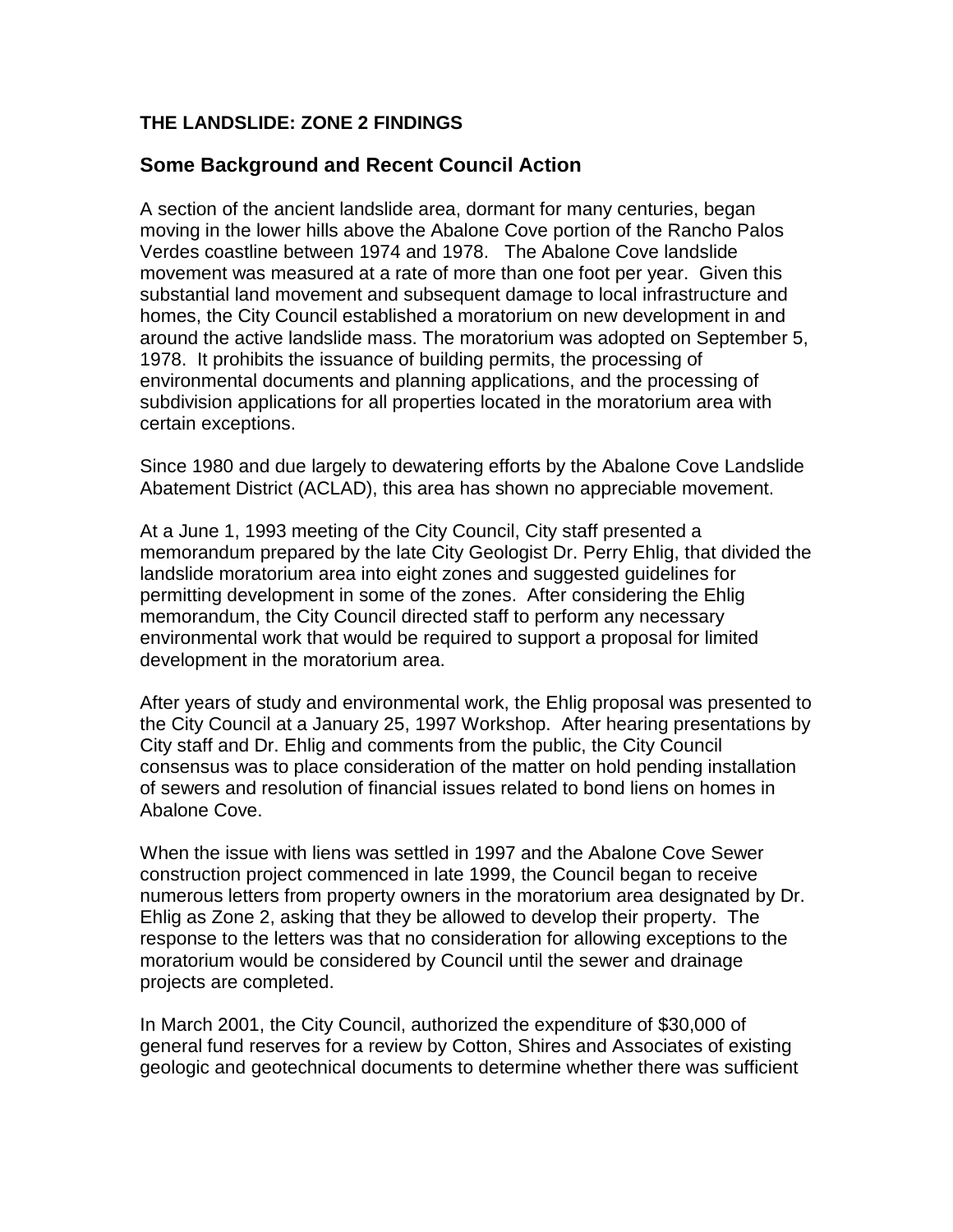data to support the conclusions of Dr. Ehlig to allow development in Zone 2 under certain conditions.

At their meeting on May 20, 2002 the City Council received a report from Bill Cotton of Cotton Shires & Associates. At the close of that public meeting the City Council accepted the conclusions of the Cotton, Shires & Associates, January 14, 2002 Technical Review:

1. There is insufficient subsurface information to properly characterize either the depth to the base of landslide, the strength properties of the landslide materials, or the groundwater levels. Without these data, no accurate slope stability analysis can be undertaken, no reliable factor of safety can be calculated and no dependable landslide mitigation scheme can be designed.

2. One cannot quantitatively determine the factor of safety and, therefore, cannot judge the level of risk of development in the prehistoric landslide area, which includes Zone 2.

3. The factor of safety of the landslide mass that underlies Zone 2 is above 1.00, but probably is less than the industry's standard safety threshold of 1.50.

4. That the accepted geotechnical standard for residential construction throughout the City, and in the area that is within the Landslide Moratorium, is a Factor of Safety of 1.5 for slope stability. This is a common standard among geotechnical professionals and has been adopted by most, if not all, municipalities in Southern California.

5. No recognized geological agency or standard-setting body has adopted as a standard for determining whether or not to allow residential development a standard or test that is based on an inquiry as to whether or not the development of the property would "further destabilize" the area, or such similar standard. Rancho Palos Verdes declines to adopt such a standard as that applicable within its jurisdiction.

6. The conclusion noted in the Cotton, Shires January 2002 Report that the undeveloped ("vacant") lots could be developed "without further destabilizing the large regional landslide" is a conclusion that is not based on the application of the accepted standard that seeks a Factor of Safety of 1.5, but instead is based on the fact that it is feasible to construct new homes without significant redistribution of earth mass or contributing to groundwater rise. Hence, this conclusion is not based on an evaluation of the stability of the underlying geology. This response was the result of a request by the City Council that the report address the issue of whether or not the development would "further destabilize" the area.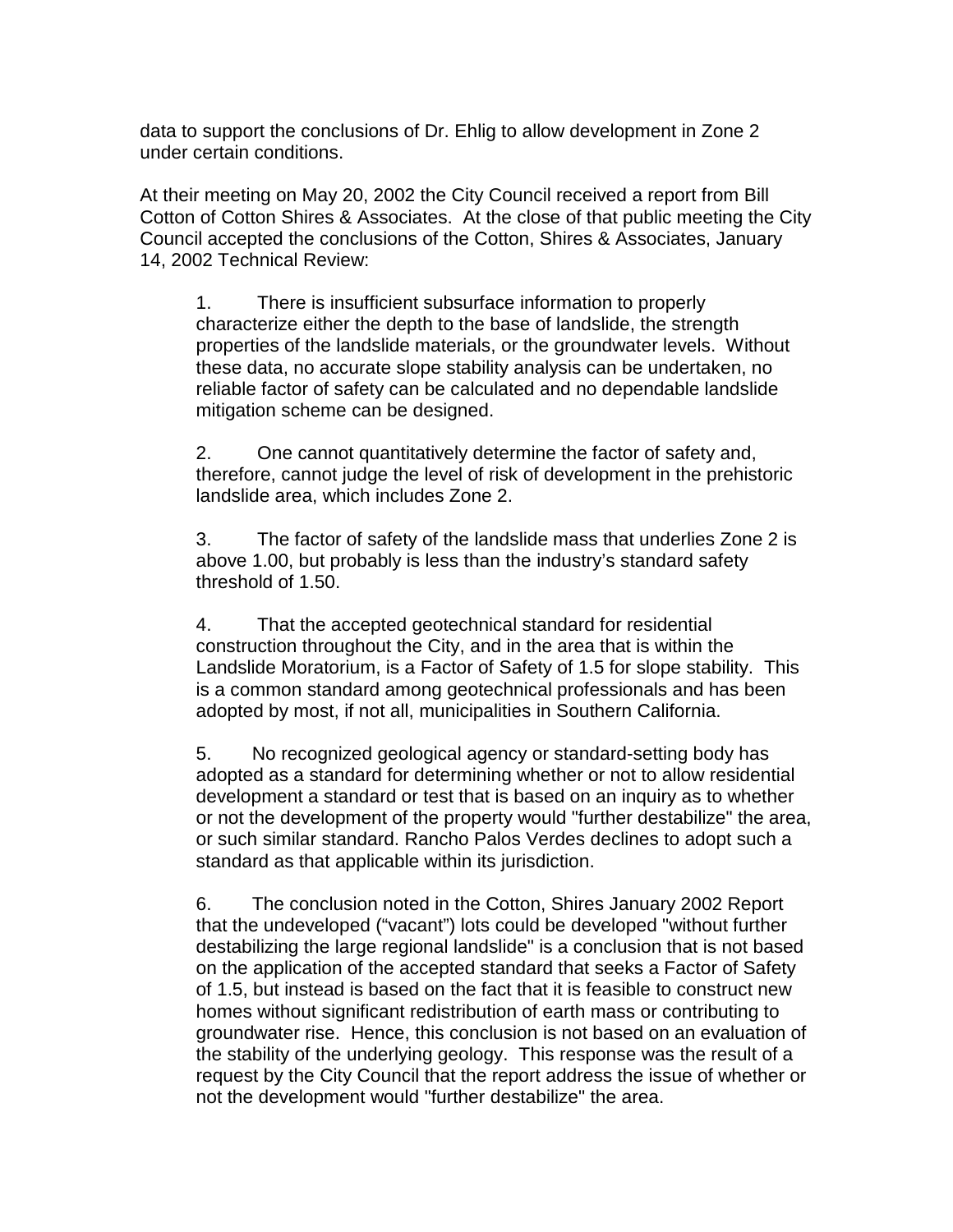7. Geologically, the level of risk of allowing development of undeveloped lots in Zone 2 is presently unknown. The decision to allow new building upon undeveloped lots in that area, given the unknown level of risk, is a policy decision, which must be based on a willingness to accept the unknown risk.

8. The guidelines suggested by Dr. Perry Ehlig in his Memorandum of May 26, 1993, appear to be a subjective assessment, based on his experience and intuition. However, Cotton, Shires uncovered no geotechnical slope stability analyses of Zone 2 in Dr. Ehlig's files.

9. Although a number of mitigation measures have been employed, to date no quantitative geotechnical analysis to determine the effectiveness of these measures has been undertaken.

10. It has been noted by various individuals that the apparent long period of there being no recorded land movement in Zone 2 suggests that the area is adequately stable to allow building on undeveloped properties in that Zone. Yet there is no clear evidence of the age of the landslide. Further, predicting the long-term stability of the landslide in advance of detailed surface and subsurface information is founded on ill-advised technical reasoning.

Finally, the City Council directed staff to continue to deny requests for development permits for new homes in the Zone 2 area of the Portuguese Bend landslide complex, based on the current lack of evidence that the Zone 2 area has a factor of safety of 1.5 or greater, unless an applicant submits a complete Landslide Moratorium Exclusion application that is supported by adequate geologic data demonstrating a factor of safety of 1.5 or greater of the Zone 2 area to the satisfaction of the City Geologist and the City Council, and all other required permits to develop are issued by the City.

On July 9, 2002, twelve Zone 2 property owners filed two lawsuits against the City asking for damages and injunctive and declaratory relief challenging the development restrictions imposed on their properties by the Moratorium. These cases are at the initial stages, and no rulings have occurred or are expected this year.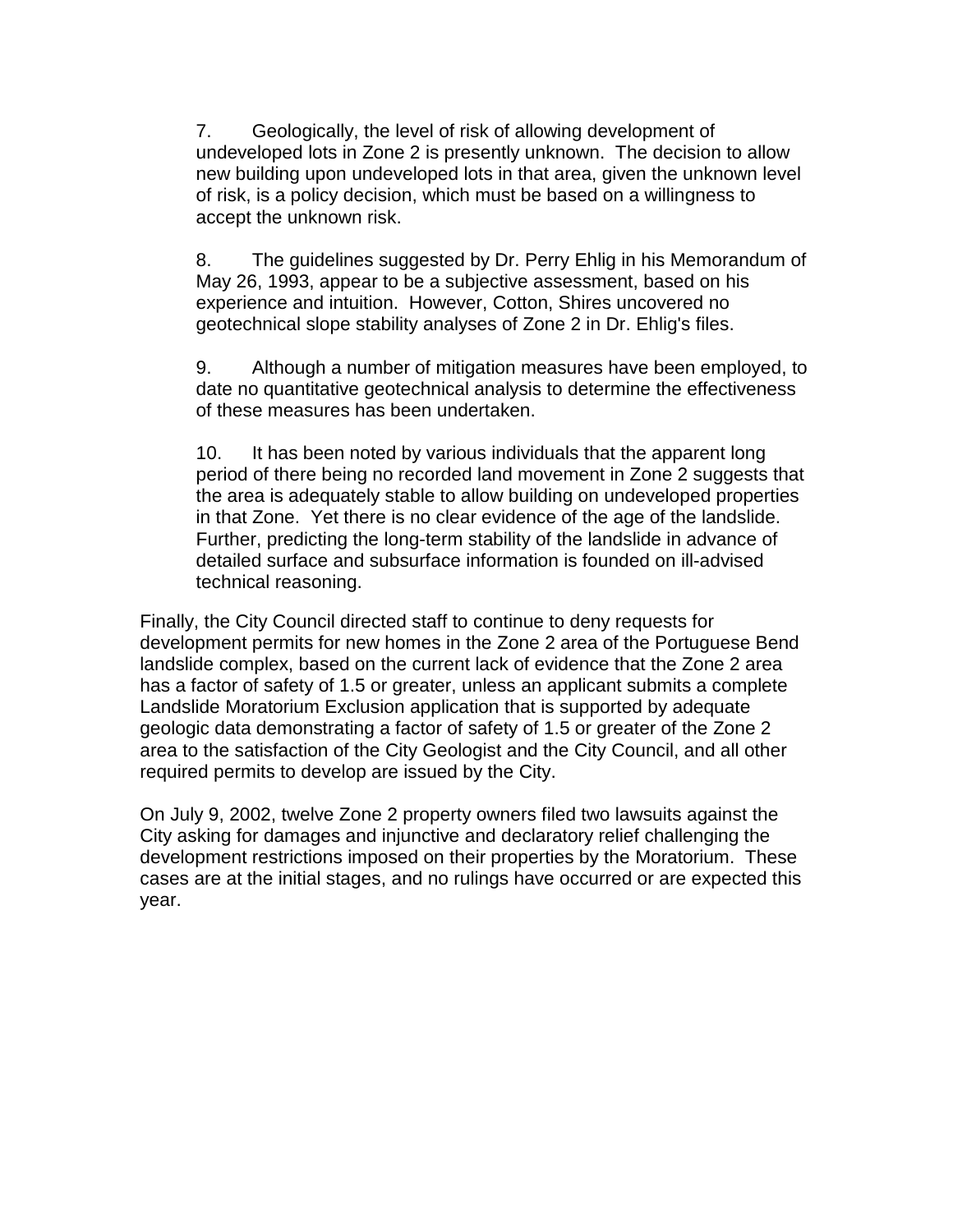# <span id="page-6-0"></span>**GRANNY FLATS AND GUESTHOUSES**

### **They're Allowed, Just Meet the Standards**

Have you ever thought it would be great to have grandma or grandpa live with you, or have live-in help? Wouldn't it be great to have a guesthouse for them to live in?

Many residents are not aware that the City's Development Code permits second units (also referred to as granny flats or guesthouses) in the City on residential property zoned for single-family residences.

Second units can allow homeowners requiring companionship or non-specialized assistance to remain in the home, and facilitate family ties between generations. In other words, a second unit makes sense for some people, and they are allowed.

Second units may be administratively approved through a site plan review if the proposed second unit complies with all applicable building, housing, zoning and site development standards, codes and regulations of the zoning district. This includes, but is not limited to:

- **EXE** standards regarding height, setbacks and lot coverage
- ! the total floor area for a detached second unit shall not exceed 1,200 square feet; while the total floor area of an attached second unit shall not exceed 30% of the floor area of the primary residence
- ! the second unit must include one bathroom and one kitchen and is limited to a maximum of two bedrooms
- ! in addition to the standard garage requirements for the main residence, a minimum of one enclosed parking space must be provided in an enclosed garage on the property

For detailed information and additional requirements regarding second units, you can review Section 17.10 of the City's Development Code which can be accessed through the City's website at [www.palosverdes.com/rpv.](http://www.palosverdes.com/rpv) If you have any questions, feel free to contact a planner at (310) 544-5228.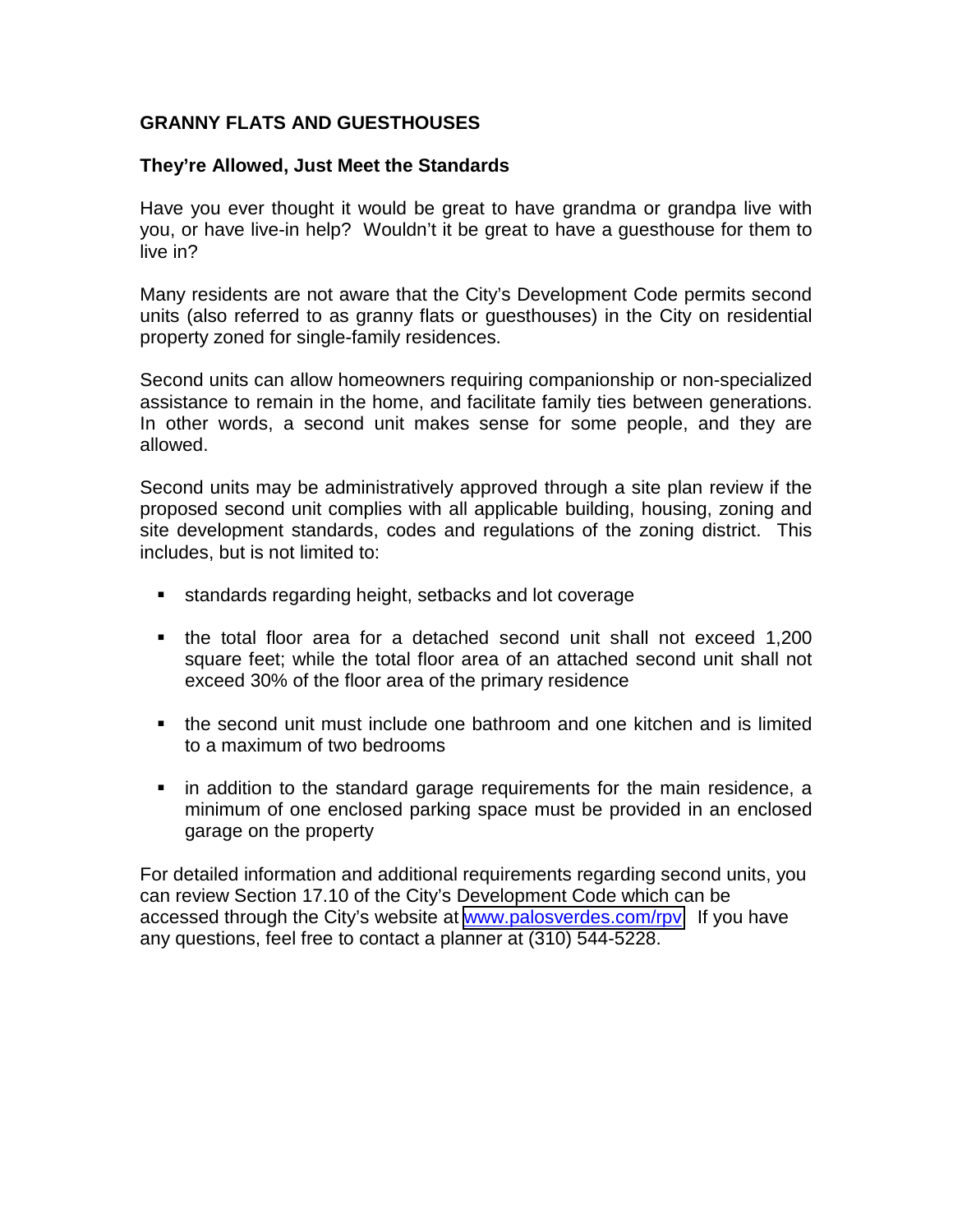# **OUT WITH THE OLD, IN WITH THE NEW ENERGY EFFICIENT APPLIANCES…**

# <span id="page-7-0"></span>Save money on ENERGY STAR<sup>®</sup> rated products and reduce your energy costs!

If you are a customer of Southern California Edison or Southern California Gas Company, you are eligible to reserve special discount coupons for selected Energy Star products at Expo Design Center in Redondo Beach. How? Call **Energy Rewards toll free at 888-467-7776** and ask for available rebates. Be prepared to provide your service or customer account numbers from your monthly utility bill.



*energyrewards* South Bay Energy Rewards Program is a new program sponsored by the South Bay Cities Council of Governments to promote energy conservation and to provide financial incentives for South Bay residents. This is a great opportunity to purchase a new dishwasher, ceiling fan, programmable thermostats, gas space heaters, etc. at a discount.

Rebate coupons are limited, so call early and often. New rebates will be continuously offered throughout the year.

If you have any questions or comments about the South Bay Energy Rewards Program, you may contact the City Manager's Office at 310-544-5205.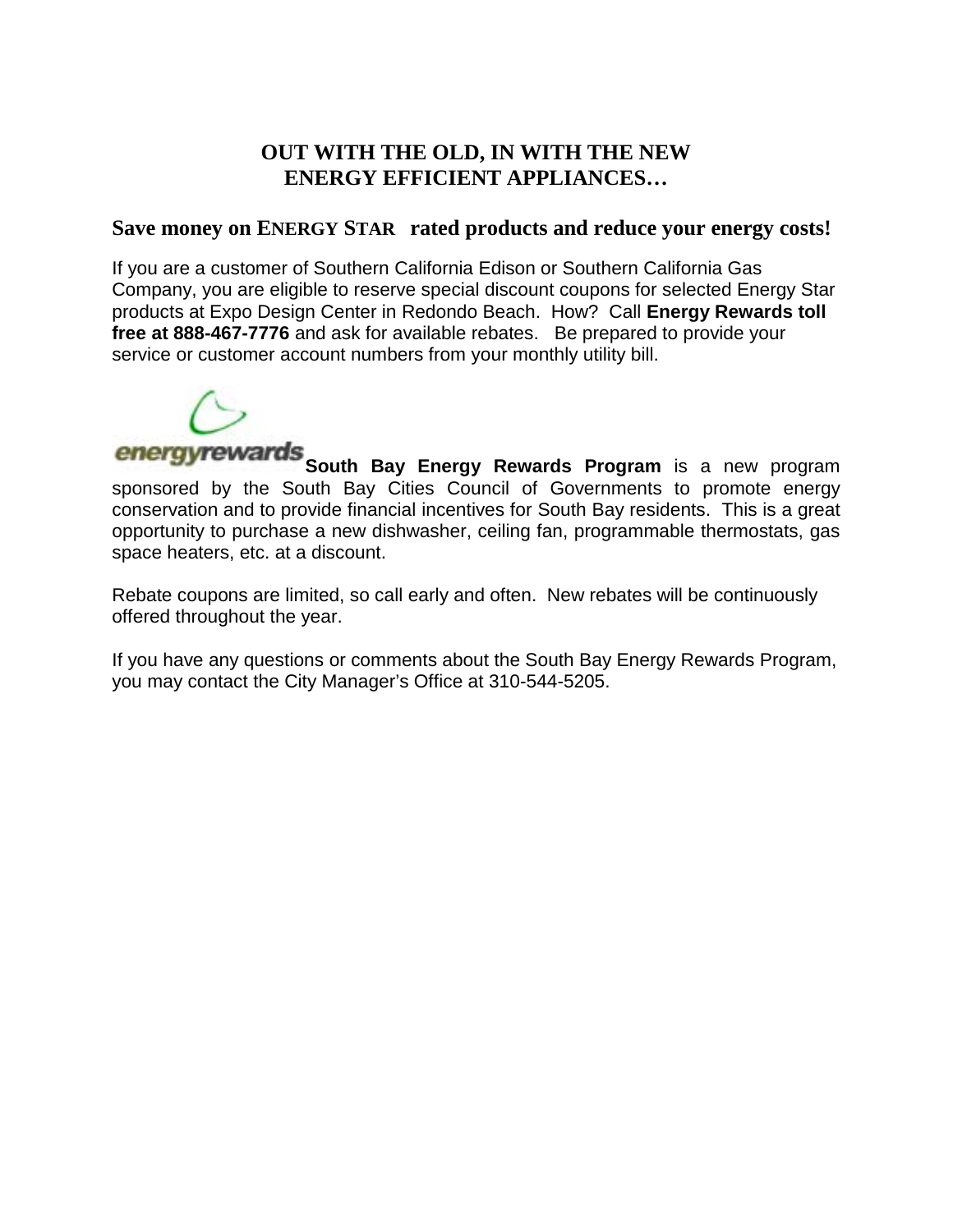### <span id="page-8-0"></span>**2003 WHALE OF A DAY!**

### **Saturday, March 1, from 10:00 a.m.– 4:00 p.m.**

This year's event will be held on the south lawn of the Point Vicente Interpretive Center and at the United States Coast Guard property. Hosted by the Los Serenos de Point Vicente docents, the City of Rancho Palos Verdes and the United States Coast Guard, the event celebrates the Pacific Gray whales' annual migration from the frigid waters of the Arctic to the warm lagoons of Baja California.

Participating again this year will be the Cabrillo Marine Aquarium, Natural History Museum, George F Canyon Nature Center, Native Plant Society, South Bay Wildlife Rehab, Madrona Marsh Nature Center, Whale Watch, Marine Mammal Care Center, Palos Verdes Peninsula Land Conservancy, and the Aquarium of the Pacific. Other highlights include children's crafts, activities and games, a marching band, whale watching, storytelling, exhibits, and craft and food vendors.

Parking will be located at Long Point (formerly Marineland). Admission, parking and shuttle service is free! Join us for a Whale of a Day!For additional information contact Holly Starr at (310) 544-5264.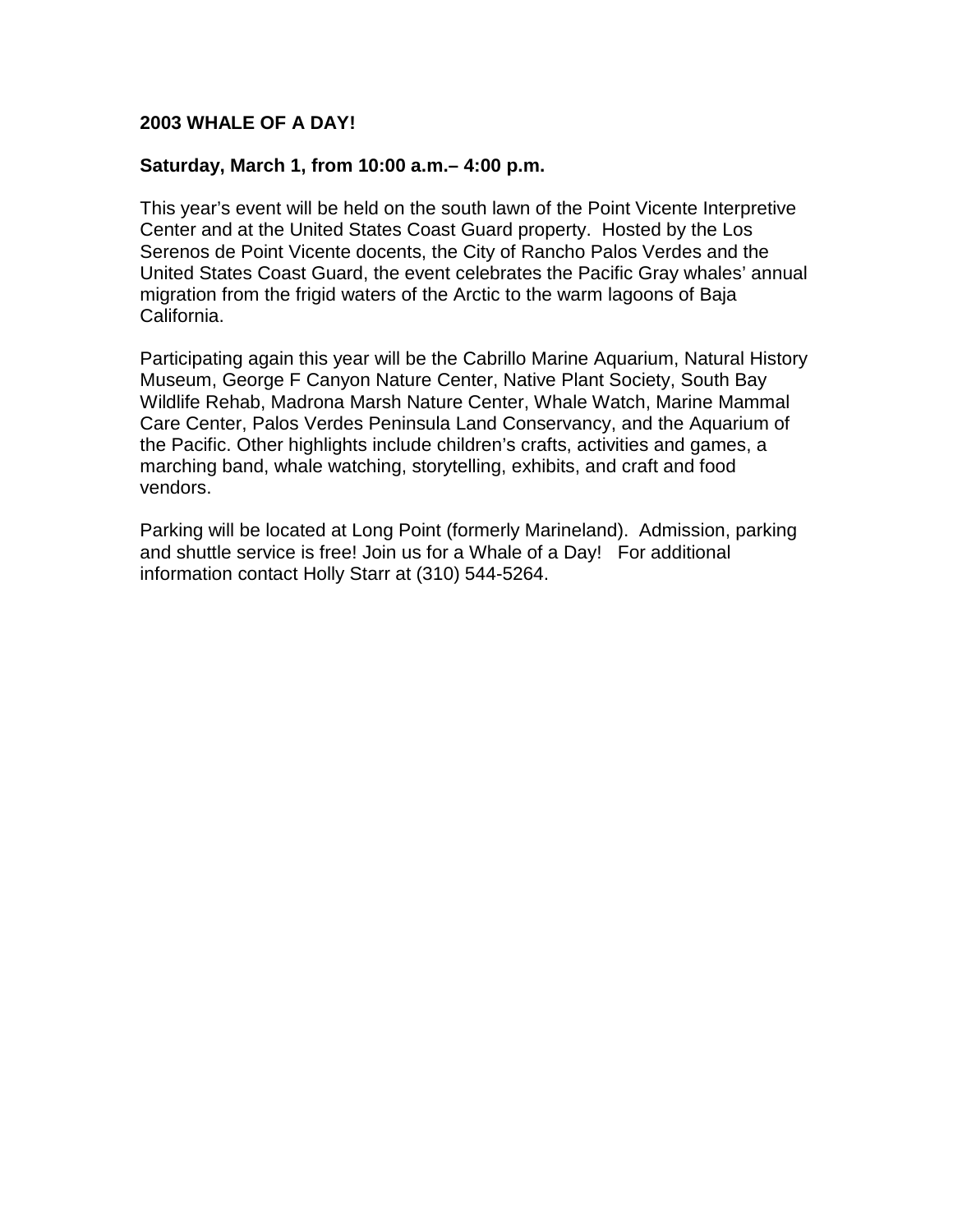# <span id="page-9-0"></span>**PUT ON YOUR HIKING SHOES**

### **Tour the Trails at Ocean Trails Golf Course**

The Los Serenos de Point Vicente docents continue to conduct guided tours of the Ocean Trails Project. The walks begin at the public parking lot at the end of La Rotonda Drive off of Palos Verdes Drive South, in beautiful Rancho Palos Verdes. These informal guided tours take place on paved, gently sloping trails along the bluff edge and though the habitat corridor. Docents provide information about the history, geology, marine ecology and habitat restoration work of the Ocean Trails project. Participants should wear comfortable shoes and a hat and bring a small bottle of water. Tours last approximately one hour and reservations are not required. Tours are scheduled to start at 3:00 P.M. on the following Sundays: January 26, February 23 and March 23.

Docent hikes are also conducted at at Abalone Cove Shoreline Park and Ladera Linda Community Center. These hikes are enjoyable for scout groups, schools, families or anyone interested in learning more about the Palos Verdes Peninsula. Reservations are required for hikes at Abalone Cove and Ladera Linda, and a nominal fee is charged. For more information, please call the hike line at (310) 377-0360, extension 309.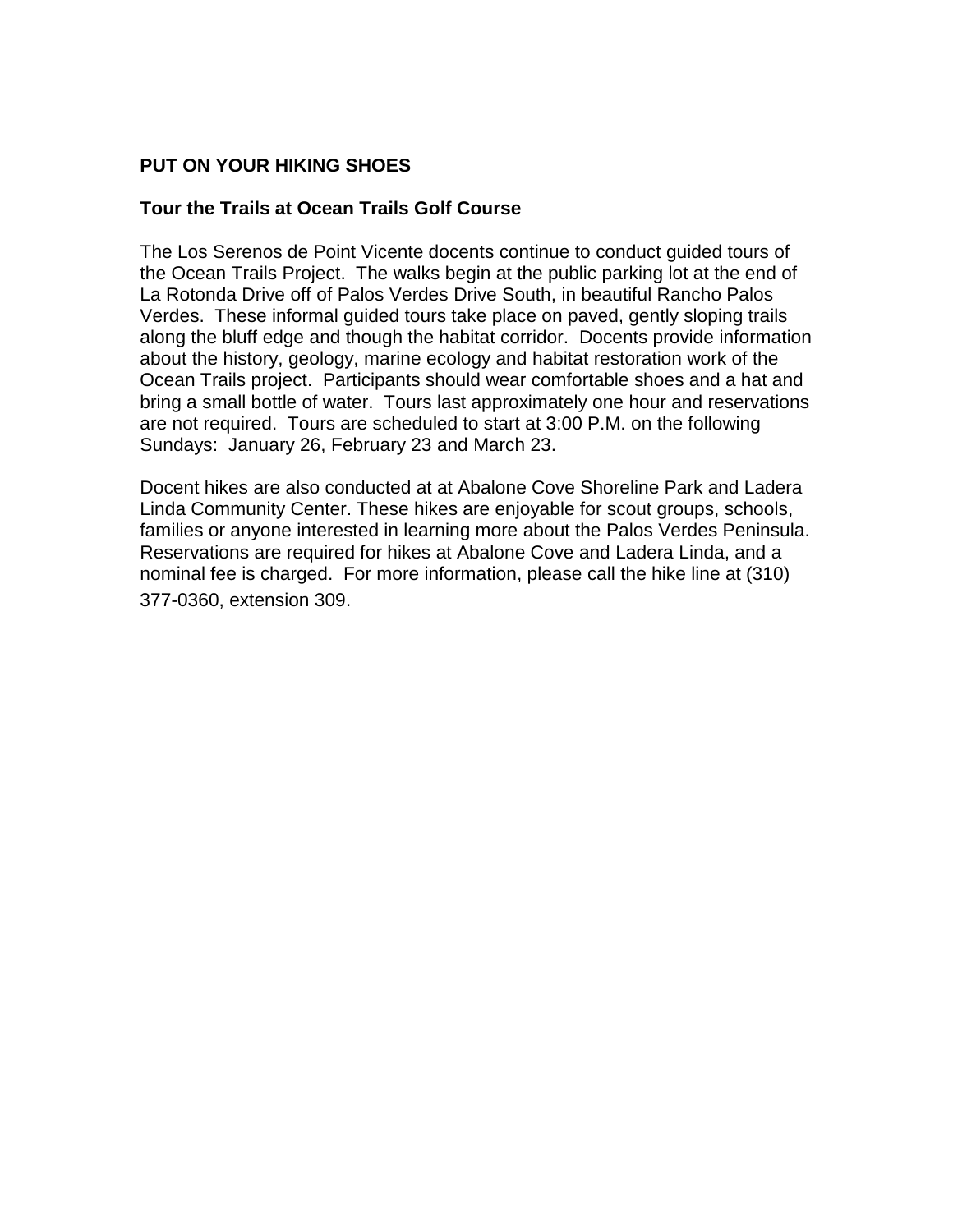# <span id="page-10-0"></span>**RECYCLE BOTTLES AND CANS**

### **There's No Room at the Landfill**

For many years, the landfill was the place to send soft drink cans and bottles. Now, these landfills are almost full and sending trash to fill up the remaining space is expensive. Obviously, using landfills is no longer the answer to getting rid of trash, recycling is the way to go and here are some of the facts:

- Last year, Californians bought more than 16 billion drinks in aluminum, glass, plastic and bi-metal containers. Ten billion of those containers were recycled.
- By weight, plastic makes up eleven percent of the waste produced by households; cans make up another ten percent.
- It takes 80 years for an aluminum can to decompose; plastic soda bottles take 450 years.

When at home use your blue recycling can. When you are a park or the beach, place your empty beverage containers in the recycling bins, not in the trash containers.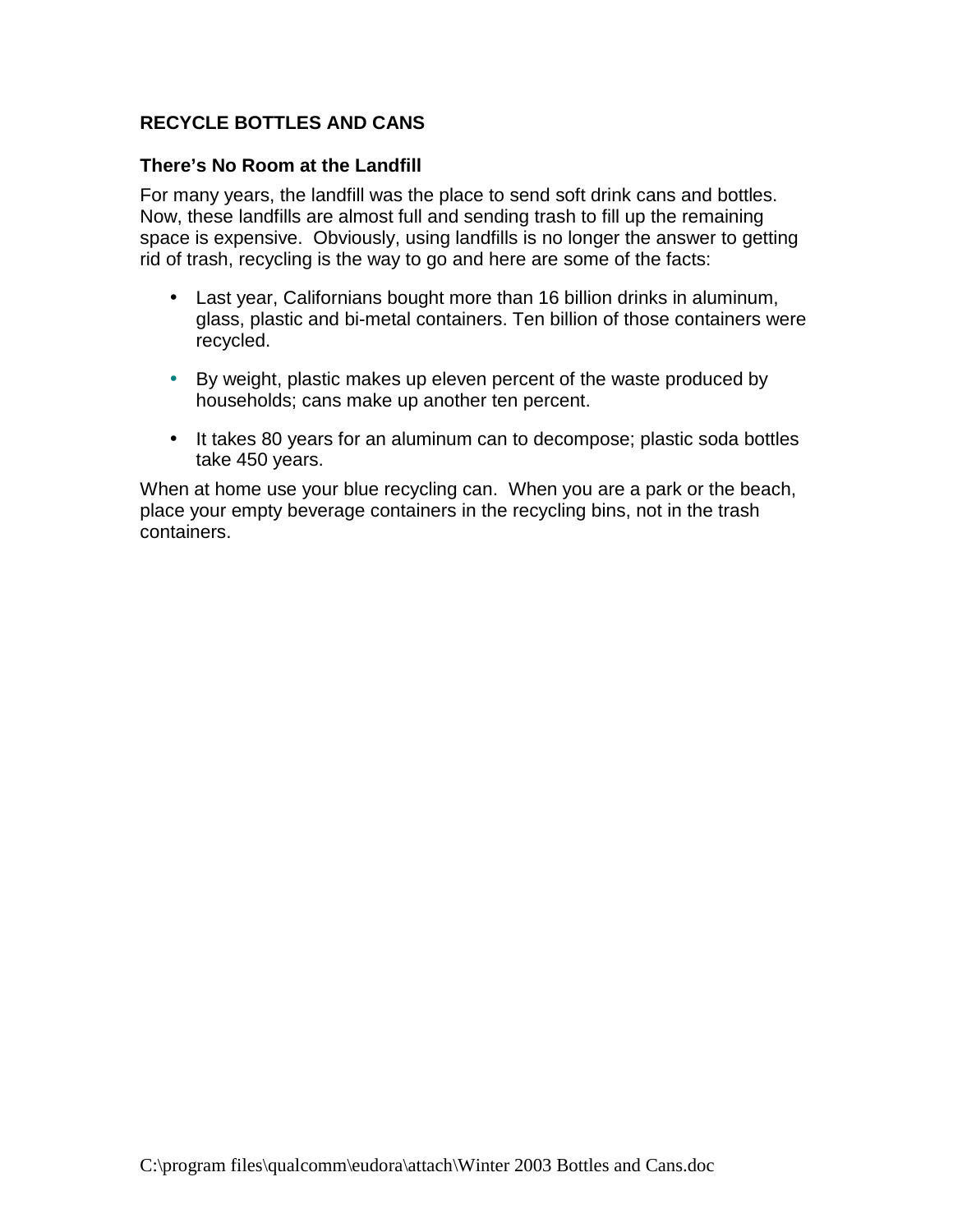# <span id="page-11-0"></span>**LANDSLIDE MORATORIUM REVISIONS**

### **Council Sets New Limit of 600 Sq. Ft.**

On November 5, 2002, the City Council adopted an urgency ordinance revising the City's landslide moratorium regulations. The moratorium on land use permits in the City's landslide area—including the *Portuguese Bend* and *Portuguese Bend Club* communities—has been in effect since 1978. Until recently, the landslide moratorium regulations included provisions allowing the owners of developed properties in the landslide area to request permission (through a process called a landslide moratorium exception, or LME) to add to existing homes and construct detached garages and/or other permanent detached accessory structures with no maximum size limitation. As of early November, however, the City no longer accepts any LME application that requests to add more than 600 SF to the main house or for a detached garage and/or other permanent detached accessory structure in excess of 600 square feet. This change applies to all developed properties within the City's landslide moratorium area, with the exception of 36 developed lots at the extreme westerly end of the *Seaview* community.

If you have questions about the applicability of the City's landslide moratorium regulations to your property, please contact the Planning Division at (310) 544-5228.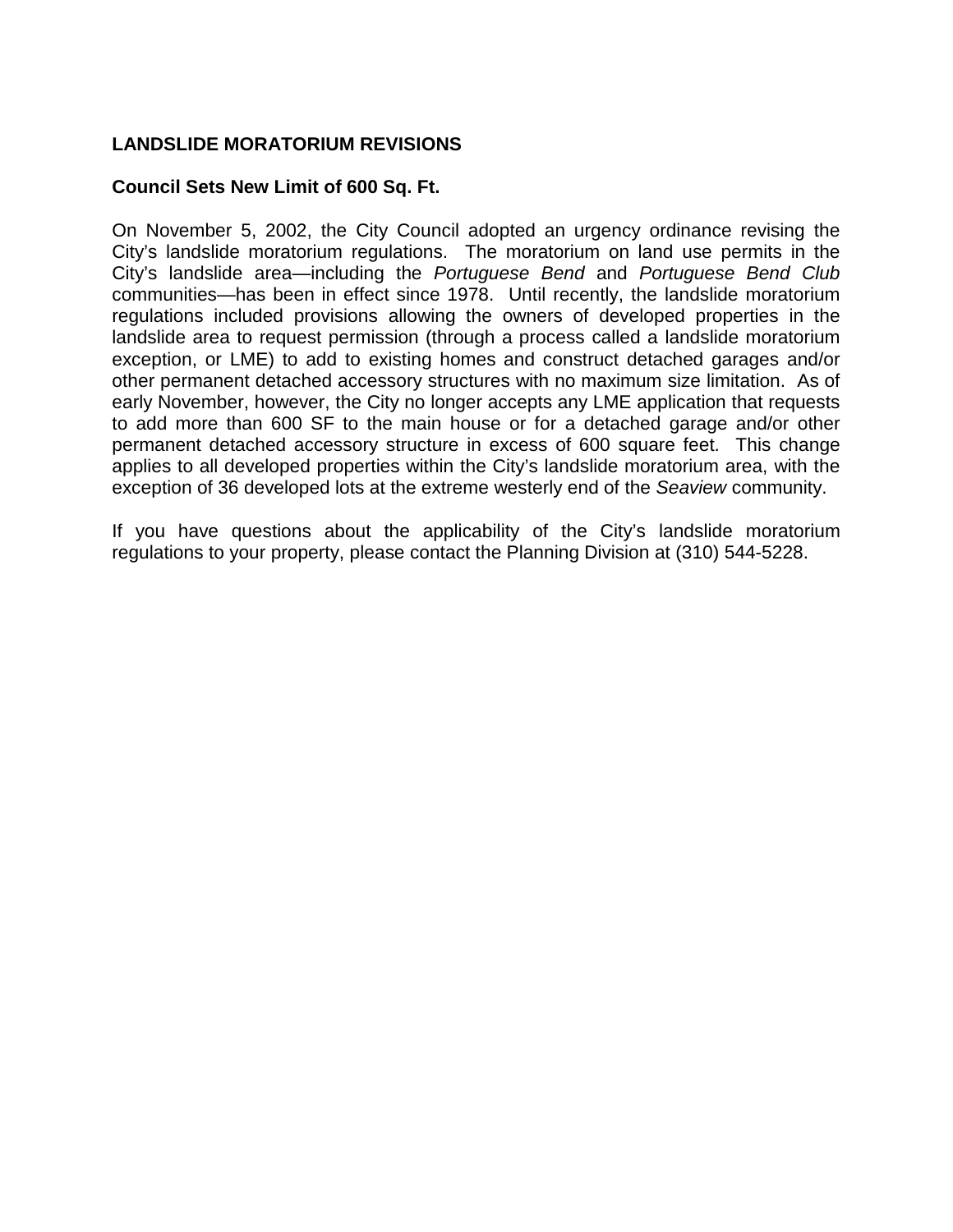# <span id="page-12-0"></span>**RYAN PARK: THE SHIP AND THE LIGHTHOUSE**

# **Why They Have To Sail Away!**

When driving by Ryan Park on Hawthorne Boulevard you will notice that certain changes are taking place. First of all, the ship and lighthouse that thousands of RPV children have climbed up and slide down on, are to be replaced with equipment that meets the standards set forth by the American with Disabilities Act. The equipment at the park has been there for over thirty years and although it has given many hours of entertainment to youngsters, it has to be removed to meet these new standards. An audit of the playground recommended that the playground equipment be removed and replaced. Staff explored a number of options relevant to the replacement of this equipment and, initially, it was hoped that the very popular "ship" and "lighthouse" could be duplicated, however, neither item is currently manufactured.

Additionally the cost (exclusive of the design and engineering expense) to custom-make an identical ship and lighthouse would be excessive, and it is unlikely that any firm would be willing to fabricate these items because of potential liability concerns. The Council argued long and hard to save the old equipment, but there was no way to upgrade it to meet today's requirements.

In its place will be equipment that is bound to offer just as much fun as the old stuff: two custom designed ship structures, two whale spring rides, a play unit for toddlers, ten swings, and a four wheel play unit. The City has been awarded a \$50,000 matching grant from the California Integrated Waste Management Board to construct these improvements. As a condition of this grant, the play equipment has to be made of recycled materials and the park will be handicapped accessible with the construction of a new handicap access ramp and resurfacing of the upper parking lot.

All of this work will be completed in time for a dedication ceremony sometime next spring.

W:\Newsletter\2003 Winter\Winter 2003 Ryan Park.doc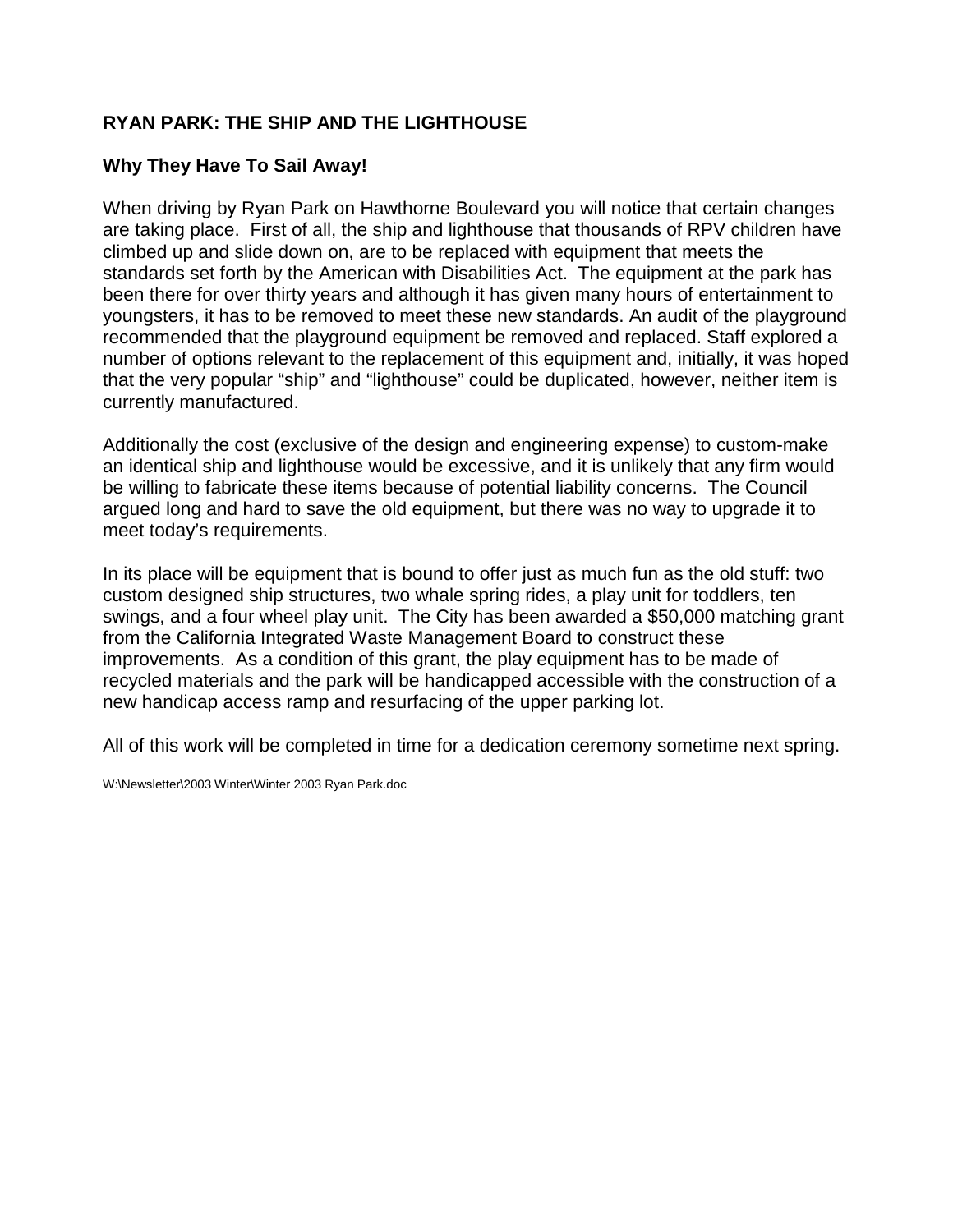# **RANCHO PALOS VERDES**

**Thanks The Following July 4TH Independence Day Celebration Donors:**

# **PLATINUM PATRONS**

# ★*Techno Interactive* ★*Waste Management, Inc.*

★*Coach USA*

# **GOLD STAR SPONSORS**

★Sun Shower Body Care ★J. Quinn Construction

★Charles Abbott Associates, Inc.

# **STAR SUPPORTERS**

★*R. B. Zack & Associates, Inc.* ★*Travers Tree Service* ★*Torrentera Landscape* ★*Palos Verdes Awards* ★*Rolling Hills Nursery, Inc.* ★*Bouchard Communications, Inc.* ★*Anchor Floor Covering* ★*L & R Heating & Air Conditioning, Inc.* ★*DeLong & Associates* ★*Golden Cove Center* ★*Ruben's Lawn Service* ★*Rolling Hills Riviera HOA* ★*Palos Verdes Panorama Owners Assn.* ★*Seaview Residents Association* ★*SA Associates* ★*La Cresta Homeowner's Association* ★*Felines and Flowers* ★*Marie Callenders* ★*Red Onion Restaurant* ★*Ruby's* ★*Palos Verdes Bowl* ★*George Bender Plumbing, Inc.* ★*S & H Disposal Co. & Recycling Svs.* ★*Alan K. Rubin, CPA* ★*Small Wonders* ★*Trader Joes* ★*Rolling Hills Animal Clinic* ★*Pacific View Homeowners Assn.* ★*Domino's Pizza* ★*Coco's Family Restaurant* ★*Granvia Mobil*

★*MLW*

# **SUPPORTERS**

★*Miraleste Hills Community Assn.* ★*A.J.N. Co.* ★*Dove Enterprises*

★*Von's Market* ★*Bristol Farms* ★*TOPS* ★*Long's Drugs*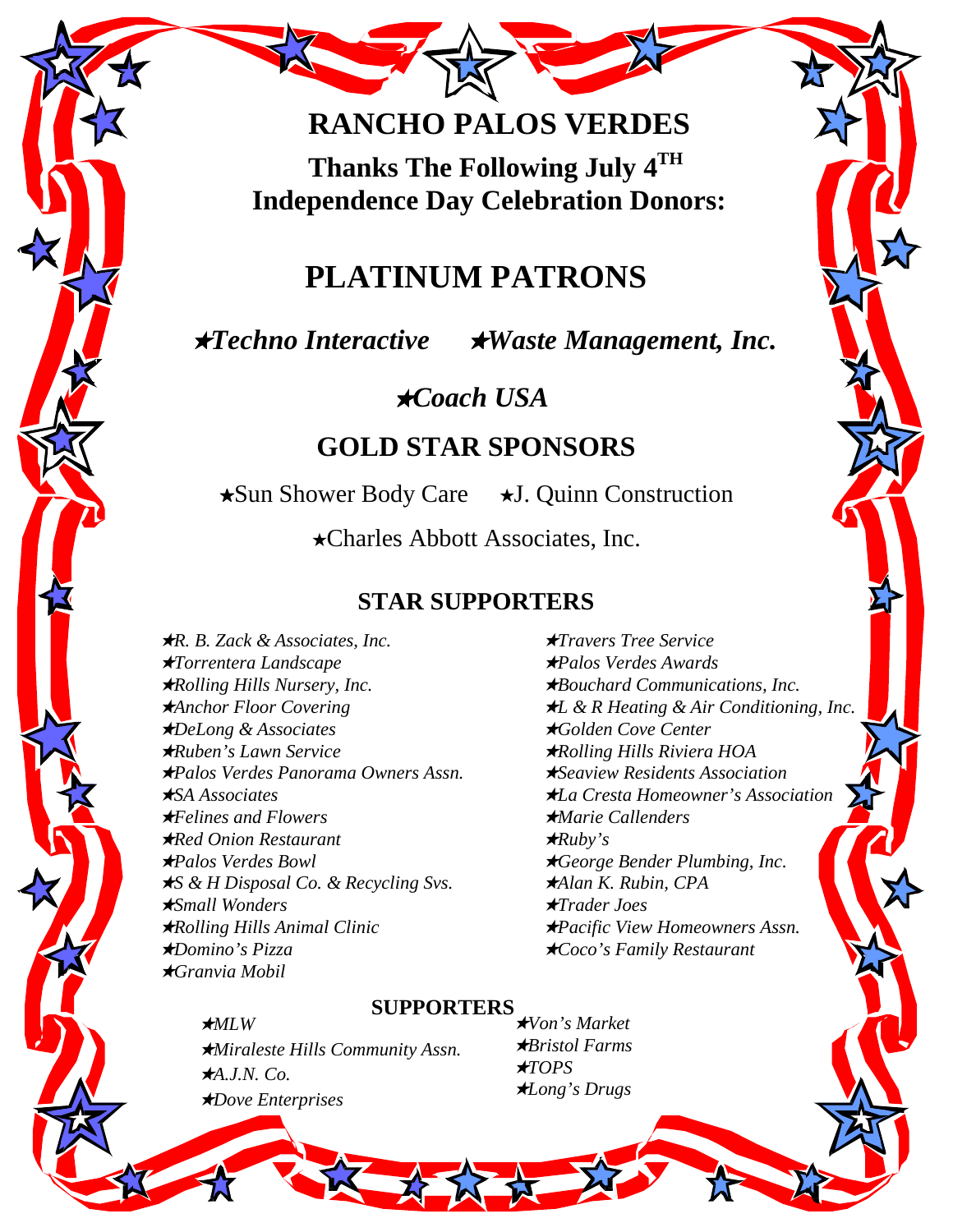### <span id="page-14-0"></span>**CHRISTMAS TREE RECYCLING**

### **Leave it With The Green Waste**

After the holidays, leave your Christmas tree curbside on your regular green waste recycling day. Remove the base and any ornaments, including any tinsel or garlands before putting it out for collection. There is no need to cut the tree into smaller pieces. Flocked trees will also be picked up and recycled.

For residents who live in a multi-family complex, ask your management company or homeowner association about the location of the designated drop-off—usually in the garage area or by the trash recycling bins.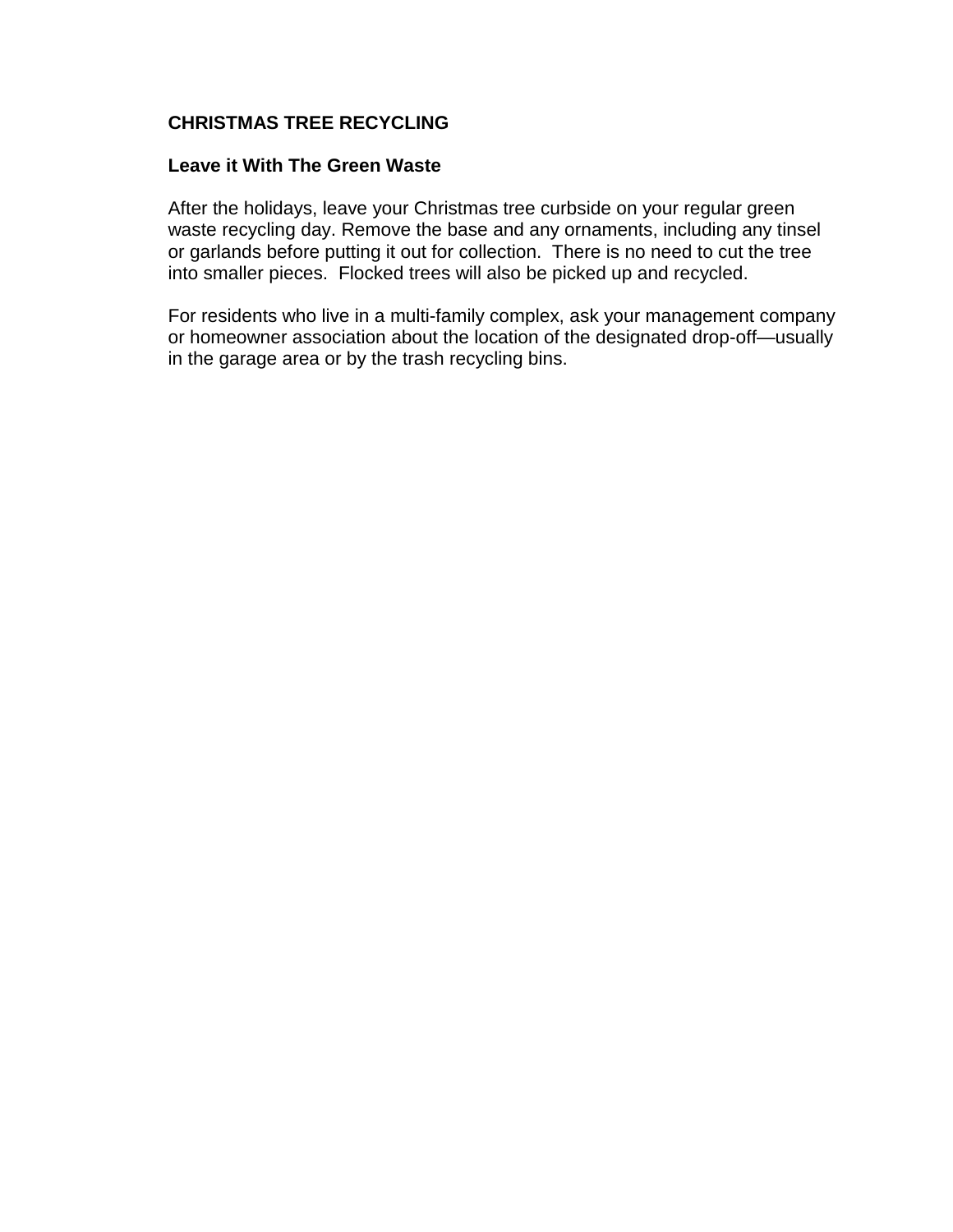# **"RPV CITY TALK" IS THE TALK OF THE TOWN**

There's a new show airing on Cox Cable Channels 3 and 12 called "RPV City Talk" and it's all about what is happening in RPV. Each month, one of the five City Council members will host this one-half hour program that will spotlight topics and current events affecting RPV.

The pilot episode, which premiered in November, covered several topics ranging from the proposed expansion of LAX to the City's efforts to encourage residents to recycle. December's show will feature an interview with Mr. Donald Trump regarding his plans for the Ocean Trails Golf Course.

Residents with access to the Internet, can view current and past episodes on the City's website: [www.palosverdes.com/rpv/CityTalk/index.cfm.](http://www.palosverdes.com/rpv/CityTalk/index.cfm)

The City hopes that this program will prove to be informative and worthwhile to the community and encourages residents to e-mail comments and suggested topics to [rpvcitytalk@rpv.com.](mailto:rpvcitytalk@rpv.com)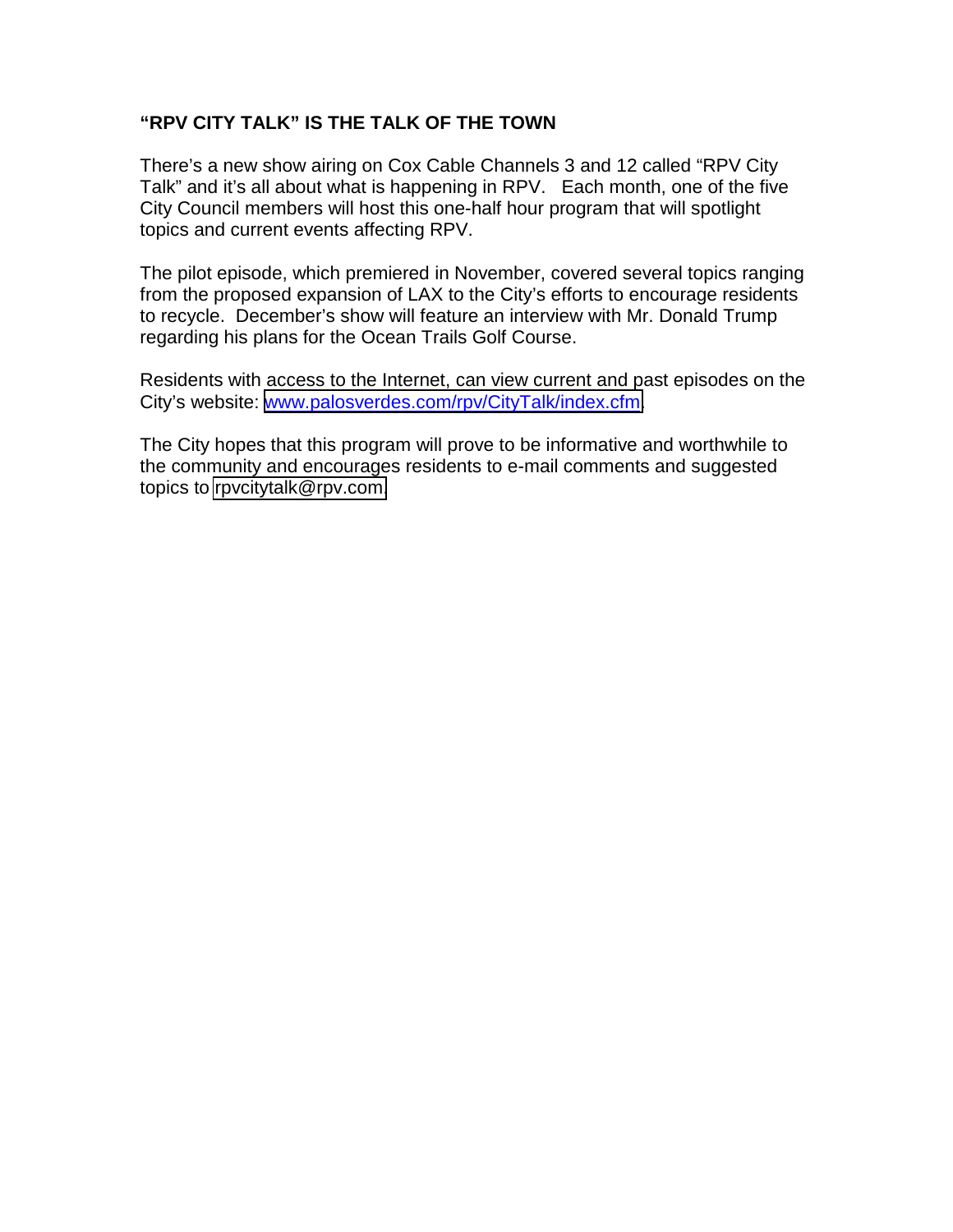### <span id="page-16-0"></span>**GET TO KNOW THE PENINSULA**

### **Join Los Serenos**

Do you want to learn more about the Palos Verdes Peninsula? And, are you interested in sharing your time and making a difference? If so, sign up today for the upcoming Los Serenos Docent Training that starts on Wednesday, January 22 at 12:30 p.m.

Los Serenos de Point Vicente docents are a dynamic group of trained volunteers who have the skill and talent to lead tours at several different locales, Abalone Cove Shoreline Park, Ladera Linda Community Center and Forrestal Preserve and Ocean Trails.

Training as a docent will prepare you to share the history and features of the Peninsula with individuals and groups. The curriculum includes in-depth information on the natural, cultural and geological history of the Palos Verdes Peninsula and the surrounding marine and terrestrial habitats. Field trips, local walks and guest speakers enhance the docent learning experience. For more information, please call the Docent Coordinator at (310) 544-5265 or visit us at our web site at [www.palosverdes.com/RPV/recreationparks/docents.](http://www.palosverdes.com/RPV/recreationparks/docents) Become a Los Serenos de Point Vicente docent and make new friends while you make a difference.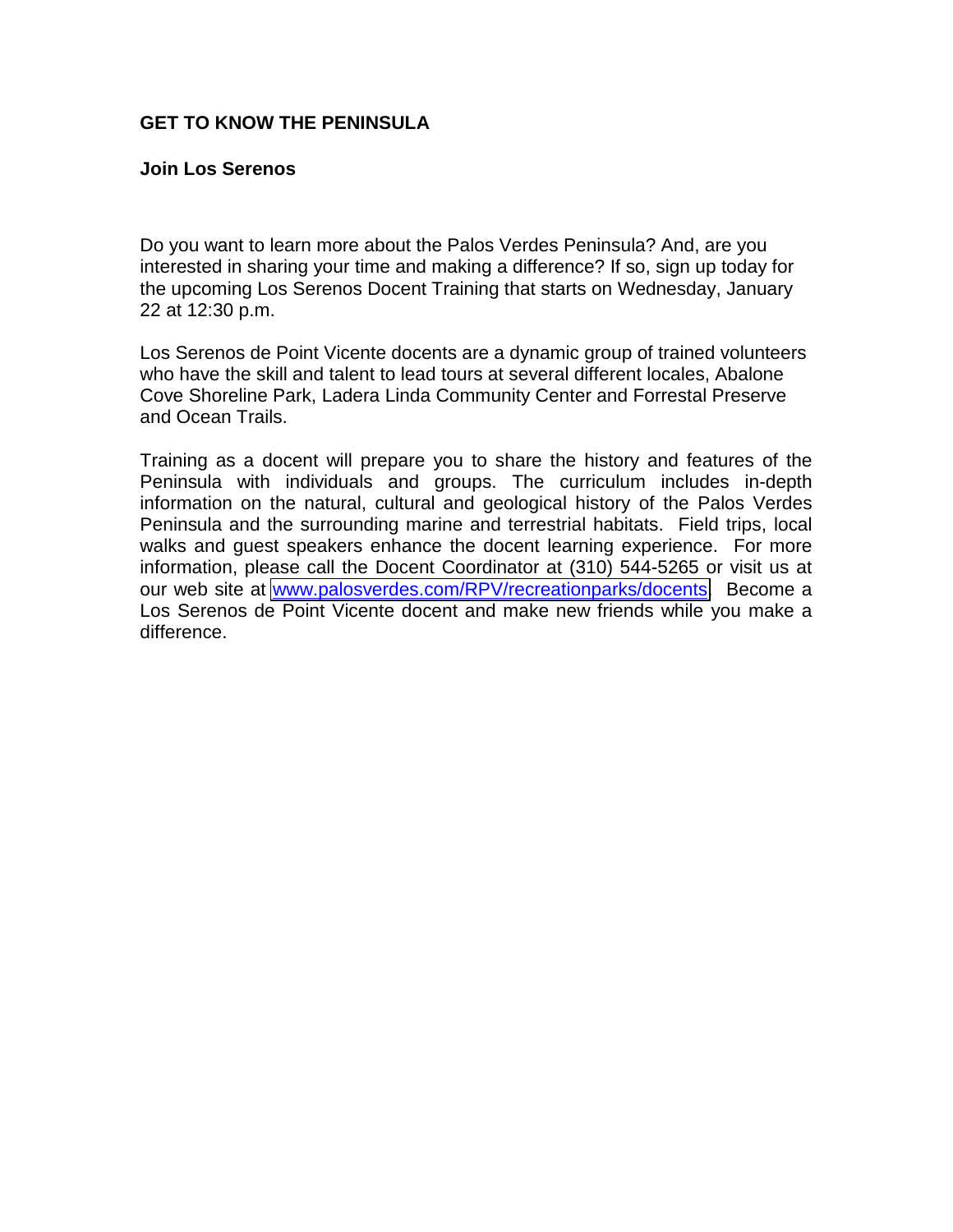### **HOLIDAY TRASH SCHEDULE**

### **Don't Miss the Truck: Leave the Can Out by 7:00 A.M.**

### **Waste Management**

December: There will be no changes. Trash and recycling will be picked up as usual.

January 2003: No Changes.

February, March and April 2003: No Changes

### **Ivy Rubbish Disposal**

December: There will be no change in the Monday, Tuesday, Thursday and Friday service. There will be no trash or recycling pickup on Christmas Day, (Wednesday), December 25. Trash and recyclables will be collected on Saturday, December 28.

January 2003: No Changes.

February, March and April 2003: No Changes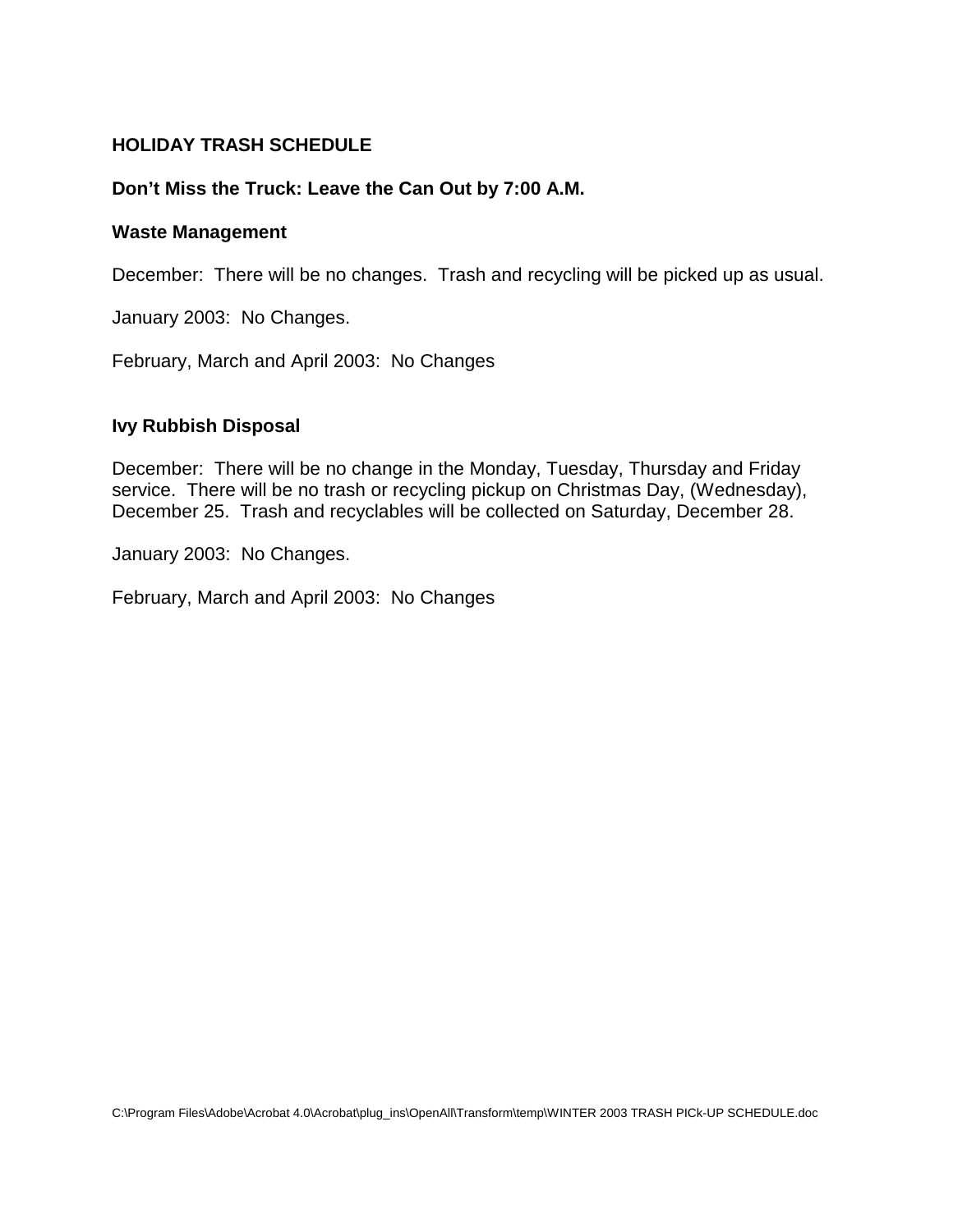### <span id="page-18-0"></span>**WINTER SESSION 2003**

# **Recreation Classes Offered At City Parks**

Energize your mind, body and spirit by taking a recreation class at one of the City's parks. To register, pick a class and call the instructor. Some of these instructors have registration information at Hesse Park Community Center, located at 29301 Hawthorne Boulevard in Rancho Palos Verdes. Don't let 2003 slip away - register today!

| Miss Cherie's Dance School (310) 547-5073<br>Tap Dance (Adult)<br>Ballet, Jazz, Tap, Tumble, Combo Dance (Ages 4 - Teen)                                                                 |                  |
|------------------------------------------------------------------------------------------------------------------------------------------------------------------------------------------|------------------|
| Animation Design Center (310) 290-0390<br>Character Design (Teens, Adults)<br>2D Animation (Teens, Adult)<br>Background/Prop Design (Adult)<br>Comic Book Illustration (Ages 10 - Adult) |                  |
| <b>Ann Bosma</b><br>Aerobic Dancing: Lite Impact (Adult)                                                                                                                                 | (310) 375-2064   |
| <b>Linda Edwards</b><br>Beginning Chinese (Ages 5 - 15)<br>Intermediate Chinese (Ages 7 - Adult)                                                                                         | (310) 265-1875   |
| Jacquelyn Fernandez<br>Exercise & Fitness (Adult)                                                                                                                                        | $(310)$ 377-2965 |
| Janusz Haka<br>Art Class for Kids (Ages 8 - 12)                                                                                                                                          | (310) 944-9550   |
| <b>Bonnie Kennan</b><br>Creating Healthy Relationships (Adult)                                                                                                                           | (310) 265-6644   |
| Etsuko Kimura<br>Feng Shui Workshops (Adult)                                                                                                                                             | (310) 544-1738   |
| Karin Koralek<br>Yoga (Adult)<br>Knee Yoga (Adult/Senior)<br>Chair Yoga (Adult/Senior)                                                                                                   | (310) 374-6612   |
| Jensu Mark<br>Tai Chi Chuan (Adult)                                                                                                                                                      | (310) 397-6275   |
| <b>Mary Lyn Miller</b><br>Life and Career Workshops (Adult)                                                                                                                              | (310) 378-4417   |
| <b>Jeanne Murphy</b><br>Ladies Exercise (Adult)                                                                                                                                          | (310) 377-8507   |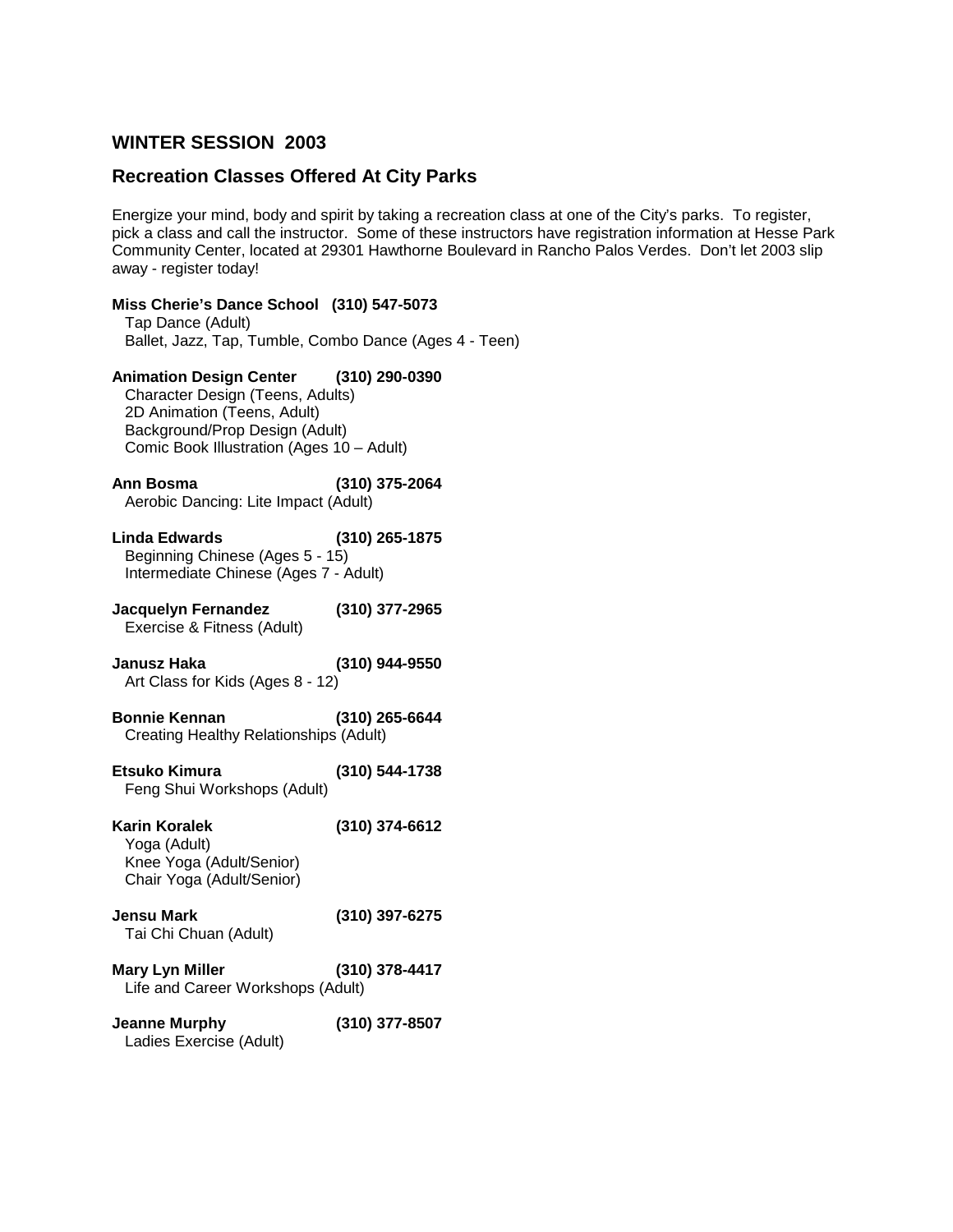| Sachiye Nakano         | (310) 544-1624 |
|------------------------|----------------|
| Bones for Life (Adult) |                |

**Walt Ordway (310) 541-4007** Amateur Radio classes (Teen, Adult)

**Barry Sacks (310) 519-4622** Mommy & Me (Ages 18 - 30 months) Wee Tots (Ages  $2 \frac{1}{2} - 4$ ) Winter Outdoor Adventures (Ages 5 -10)

**Suika Education, Inc. (310) 323–5221** Suika Baby Club (Ages Newborn - 3) Suika Toddlers Club (Ages 3 - 5)

#### **Fran Zabica (310) 521-8804**

Meditate for Health & Creativity (Adult) Stress & Anxiety Relief through Meditation (Adult) Energy Walk (Adult)

The Recreation & Parks Department is seeking instructors for a variety of classes for all ages. If you are interested in teaching at one of the City park sites, please call the Recreation Supervisor at (310) 541-8114.